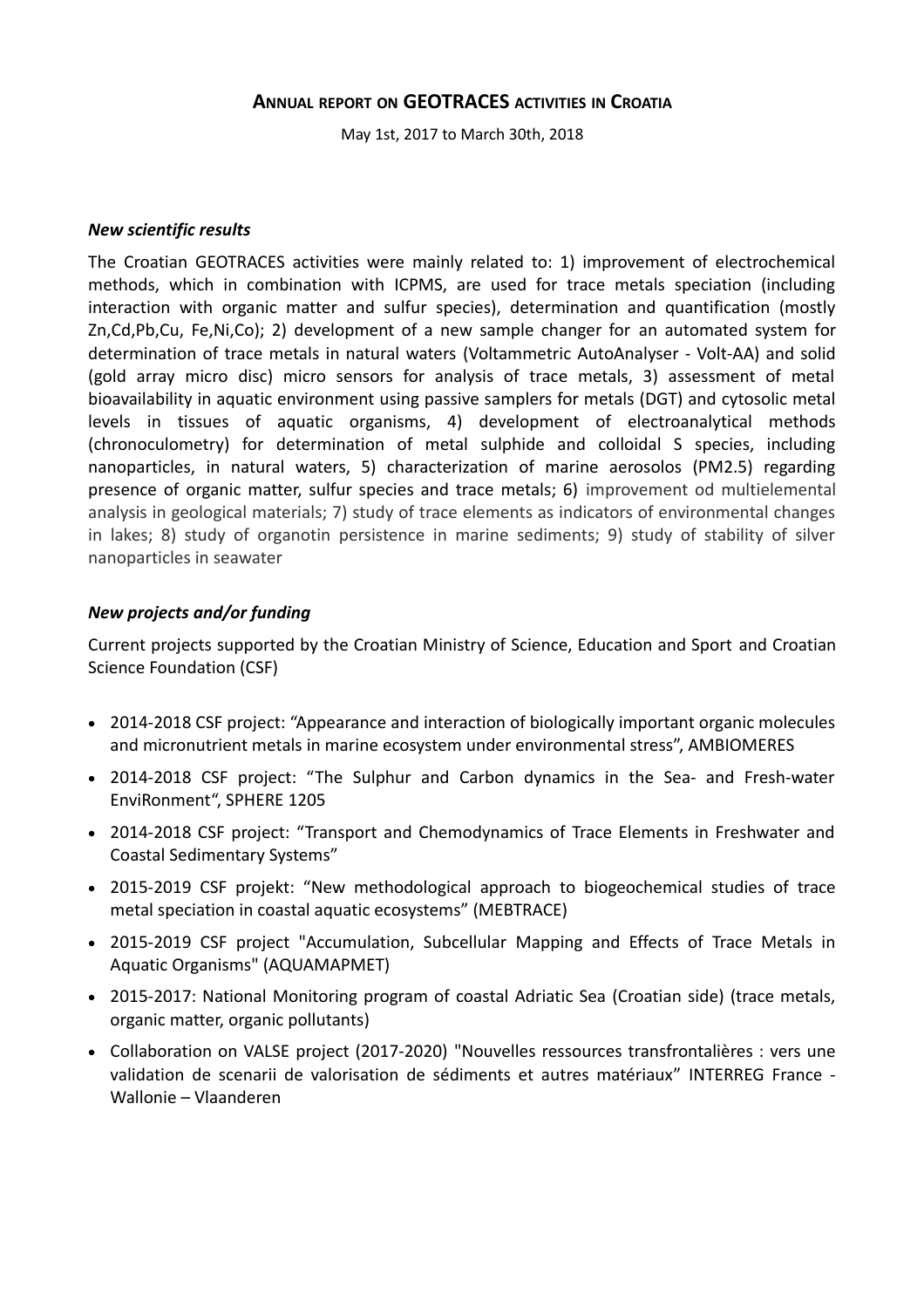# *Outreach activities*

 Accreditation of TOC, DOC, POC measurements in natural waters, including seawater and sediments according to HRN EN ISO/IEC 17025:2007. Accreditation Nb.1577.

# *Other activities*

Active participation in the COST Actions TD 1407and SCOR WG 139 and 145.

- N. Mikac, F. Pošćić, Ž. Fiket, N. Bačić, S. Perica, Rare earth elements (REE) transport from soil to olive and olive oil (2018). Ospina-Alvarez, N., Zimmermann, S. and Aruoja, V. (Eds). Book of Abstracts of the Workshop on Technology Critical Elements in Ecosystem and Human Health. NOTICE-COST action TD1407. Tallinn, Estonia. 19-20.4.2018.
- Participation in intercalibration exercise organized by COST action TD1407 on TCE (and other elements) in sediment.

## *New publications (published or in press)*

- Bura-Nakić, E., Andersen M.B., Archer C., de Souza F., Marguš M., Vance D., Coupled Mo-U abundances and isotopes in a small marine euxinic basin: constraints on processes in euxinic basins, Geochimica et Cosmochimica Acta. 222 (2018); 212-229
- Furdek Turk, Martina; Senta, Ivan; Kniewald, Goran; Mikac, Nevenka.Determination of organotin compounds (OTC) at low levels in seawater by solid-phase extraction (SPE) and gas chromatography-pulsed flame photometric detection (GC-PFPD). // International journal of environmental analytical chemistry. 98 (2018), 1; 1-15).
- Fiket, Željka; Ivanić, Maja; Furdek Turk, Martina; Mikac, Nevenka; Kniewald, Goran. Distribution of trace elements in waters of the Zrmanja River estuary (eastern Adriatic coast, Croatia). // Croatica Chemica Acta. (2018), accepted.
- Filip Pošćić; Marko Runjić; Maja Jukić Špika; Nevenka Mikac; Zed Rengel; Marija Romić; Branimir Urlić; Niko Bačić; Mavro Lučić; Helena Bakić; Željka Fiket; Frane Strikić; Tatjana Klepo; Slavko Perica., Nutrient deficiencies in olives grown on typical Mediterranean soils (Terra rossa, Rendzina, Lithosol). // Archives of Agronomy and Soil Science. (2018), accepted.
- Fiket, Željka; Mikac, Nevenka; Kniewald, Goran. Influence of the geological setting on the REE geochemistry of estuarine sediments: a case study of the Zrmanja River estuary (eastern Adriatic coast). // Journal of geochemical exploration. 182 (2017), Part A; 70-79.
- Fiket, Željka; Pikelj, Kristina; Ivanić, Maja; Barišić, Delko; Vdović, Neda; Dautović, Jelena; Žigovečki Gobac, Željka; Mikac, Nevenka; Bermanec, Vladimir; Sondi, Ivan; Kniewald, Goran. Origin and composition of sediments in a highly stratified karstic estuary: an example of the Zrmanja River estuary (eastern Adriatic, Croatia). // Regional Studies in Marine Science. 16 (2017); 67-78.
- Ivanić, Maja; Lojen, Sonja; Grozić, Dino; Jurina, Irena; Škapin, Srečo D.; Troskot-Čorbić, Tamara; Mikac, Nevenka; Juračić, Mladen; Sondi, Ivan. Geochemistry of sedimentary organic matter and trace elements in modern lake sediments from transitional karstic land-sea environment of the Neretva River delta (Kuti Lake, Croatia). // Quaternary international. (2017), accepted.
- Participation in publication of the e-book: "Organic Ligands in Marine Trace Metal Biogeochemistry"